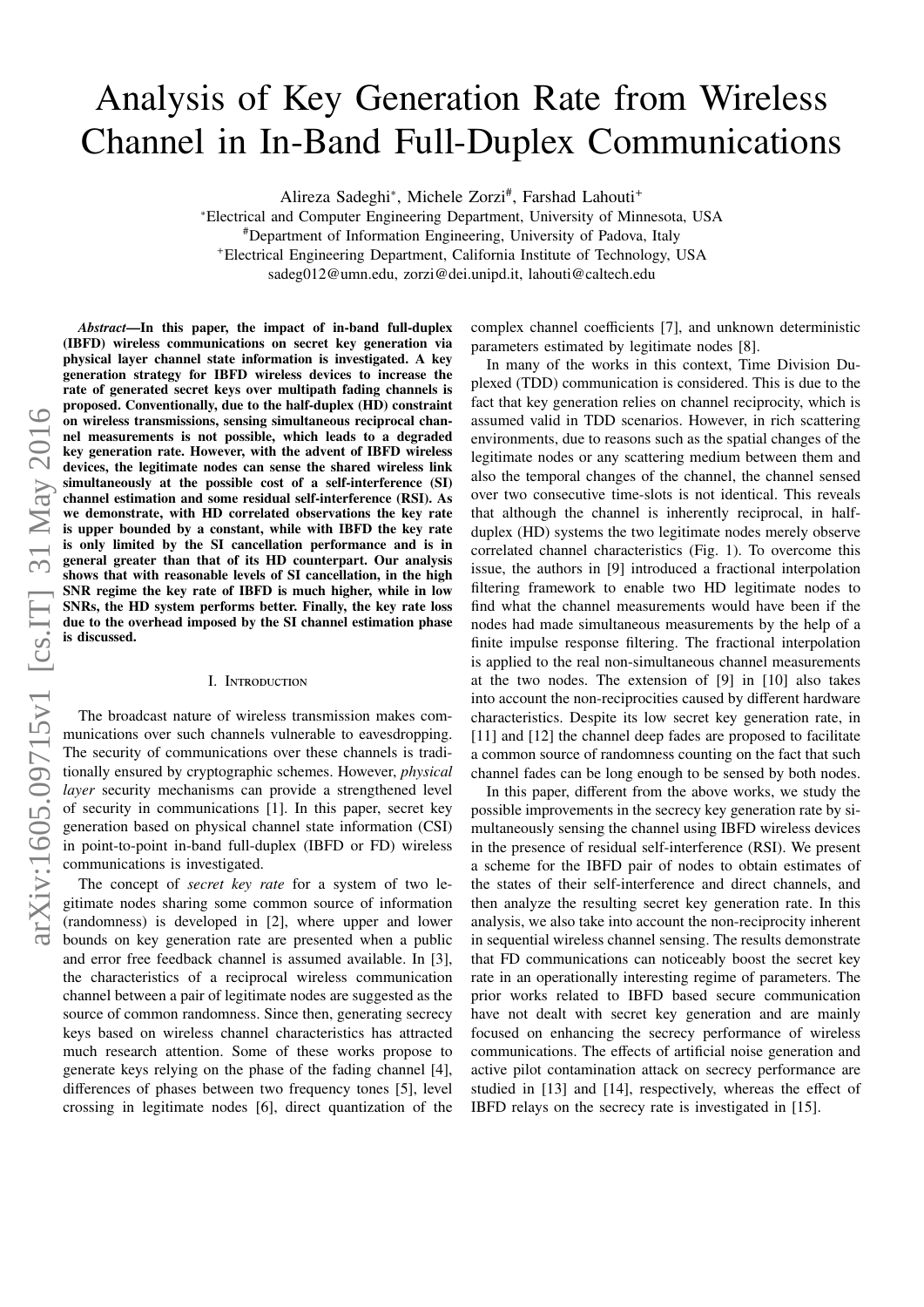

Fig. 1. Received signal strength measurements taken over time. Alice and Bob's RSS measurements are not the same, but correlated [16].

The rest of this paper is organized as follows. Some basic prerequisites on IBFD are provided in Section II. The system model in both HD and FD cases is described in Section III. The key rate analysis in both cases are discussed in Section IV. Section V presents the simulation results and some analysis. Finally, Section VI concludes the paper.

### II. Preliminary: In-Band Full-Duplex Communication

In In-Band Full-Duplex (IBFD or FD), two nodes conduct a two-way communication over a single wireless channel simultaneously.

Conventionally, in an HD wireless device, the ratio of the self-interference (SI) generated by the ongoing transmission compared to that of the desired signal had made any FD communication infeasible. This high SI is simply due to the fact that the SI signal is traveling a much shorter distance compared to the desired one, leading the desired signal to be soaked in the SI. However, recently by the advent of different passive and active suppression mechanisms an FD wireless device can suppress its own SI strongly enough to enable simultaneous transmission and reception in a single frequency band at the same time. However in practice, because of the many imperfections in the transceiver operation, fully canceling SI is not possible, and therefore some residuals will remain, known as RSI. The RSI represents the main obstacle for a perfect FD communication, and is similar to noise and essentially uncorrelated with the original transmitted signal.

Among different methods to model the RSI, a zero mean Gaussian random variable is used in this paper as follows [17]

$$
RSI \sim \mathbb{CN}\left(0, \sigma_{RSI}^2\right) \tag{1}
$$

where  $\sigma_{RSI}^2$  is the variance of the RSI signal, and commonly is a function of the power of the oppoint transmitted signal. is a function of the power of the ongoing transmitted signal.

In the given time frame for generating a key in bidirectional FD operation that is provided in Fig. 2.b, the FD transceivers need to allocate a portion of the overall time interval to estimate their own SI channel state information (CSI), calculate the coefficients of the analog SI cancellation circuits, and calculate the digital SI canceller parameters. This is the overhead to be paid in the system for making any FD operation possible [18]. We call this interval as the SI channel estimation phase.

# III. System Model

In our scenario two legitimate nodes, Alice and Bob, wish to establish a shared secure key based on their shared wireless fading channel in the presence of a passive eavesdropper, Eve. As usually done in the related literature, we assume that, in addition to the wireless channels among them, the nodes have access to a public noiseless channel to send side information in order to agree on a shared key<sup>1</sup>. Furthermore, we assume Eve is several wavelengths apart from the legitimate nodes, which makes its channel independent of that between Alice and Bob. The wireless channels are assumed to be affected by Rayleigh fading, but each channel changes in a time correlated manner, i.e., we assume that two consecutive channel gains, say  $h_1$  and  $h_2$  as shown in Fig. 2, are correlated to each other.

# *A. Half Duplex*

Fig. 2a depicts the time frame for key generation process in the HD case. Each legitimate node sends training sequences in an intermittent manner to help the other party to estimate the wireless channel. In the first time interval,  $T_1$ , Alice transmits a sequence of training symbols,  $S_A$ , to Bob. Based on the received signal, Bob estimates the channel gain,  $\tilde{h}_{1,B}$ <br>In the remaining time interval,  $T$ , Bob transmite  $S$ , and Alice In the remaining time interval,  $T_2$ , Bob transmits  $S_B$  and Alice estimates  $\tilde{h}_{2,A}$ . The real Gaussian channel gains in these two<br>time intervals are heard he with zero means and variances time intervals are  $h_1$  and  $h_2$  with zero means and variances explained, we assume that  $h_1$  and  $h_2$  are correlated with <sup>2</sup>/<sub>1</sub> and  $\sigma_2^2$ , respectively, which are in general the same. As coefficient  $\rho$ . In addition, we assume that the channel gain over the interval that Alice or Bob senses remains fixed, i.e.,  $h_1$  and  $h_2$  are fixed during intervals  $T_1$  and  $T_2$ , respectively. Moreover, we assume that the times  $T_1$  and  $T_2$  indicate the number of symbols transmitted in the first and second time intervals.

Thus, the received signal vectors at Alice and Bob are

$$
\mathbf{Y}_A = h_2 \mathbf{S}_B + \mathbf{N}_A \tag{2}
$$

$$
\mathbf{Y}_B = h_1 \mathbf{S}_A + \mathbf{N}_B \tag{3}
$$

where  $N_A$  and  $N_B$  indicate the received noise vectors with iid zero mean Gaussian distributed elements with variance  $\sigma^2$ .<br>Thus the estimated channel gains at Alice and Bob become Thus, the estimated channel gains at Alice and Bob become

$$
\tilde{h}_{1,B} = \frac{\mathbf{S}_A^T}{\|\mathbf{S}_A\|^2} \mathbf{Y}_B = h_1 + \frac{\mathbf{S}_A^T}{\|\mathbf{S}_A\|^2} \mathbf{N}_B
$$
(4)

$$
\tilde{h}_{2,A} = \frac{\mathbf{S}_B^T}{\|\mathbf{S}_B\|^2} \mathbf{Y}_A = h_2 + \frac{\mathbf{S}_B^T}{\|\mathbf{S}_B\|^2} \mathbf{N}_A
$$
\n(5)

During the time interval for key agreement, we assume that the nodes transmit with powers  $P_A$  and  $P_B$ . It can be shown

<sup>&</sup>lt;sup>1</sup>Please note that the public noiseless channel assumption could be relaxed, at the cost of using more sophisticated schemes and of a slight degradation of the key rate [19]. Such an extension is left as future work.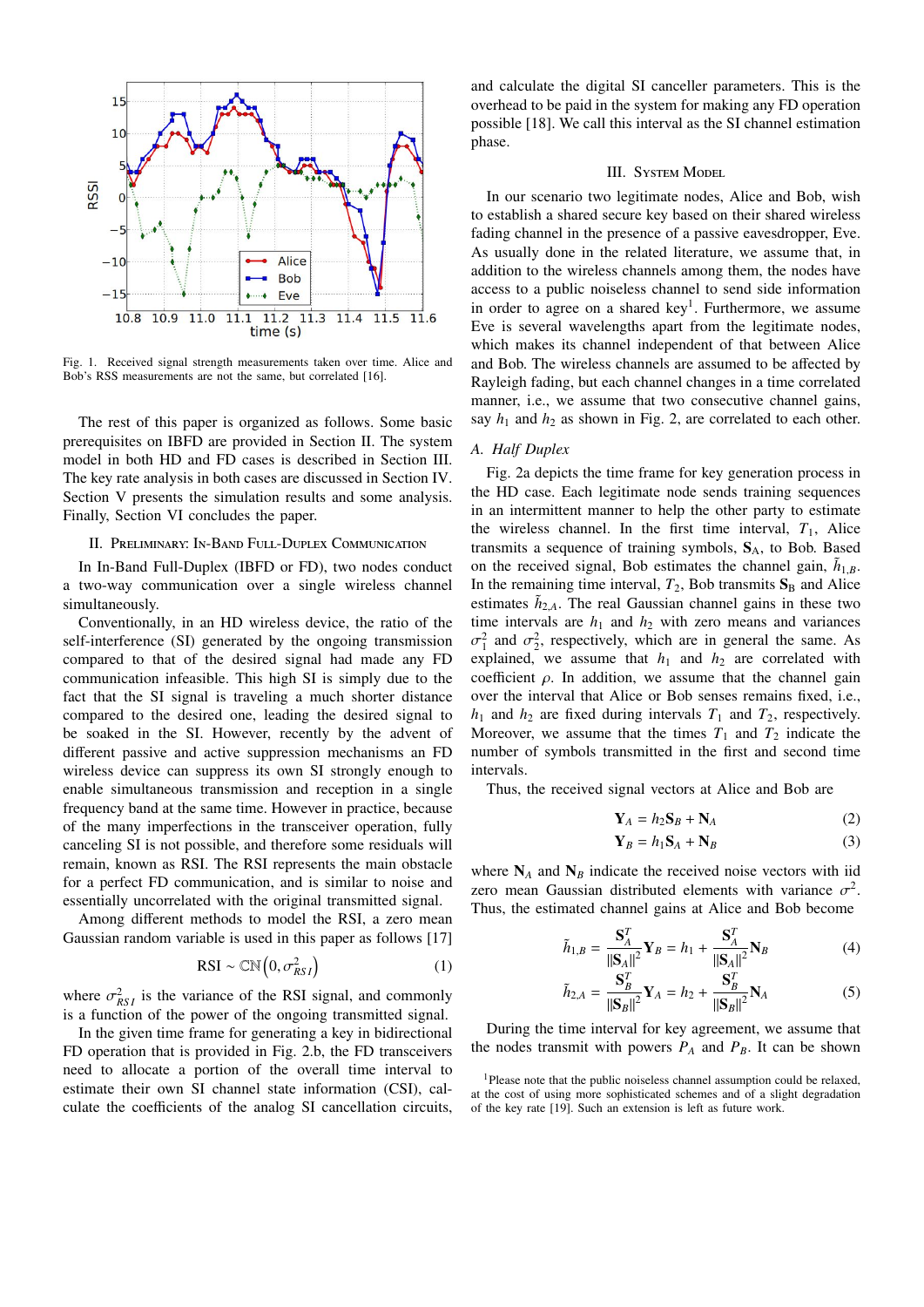

Fig. 2. Time frame for the key agreement process. HD case (a), and FD case (b).

that  $I(\tilde{h}_{1,B}; \tilde{h}_{2,A}) = I(Y_B, Y_A)$ , so  $Y_B$  and  $Y_A$  are sufficient for key generation  $(I(\cdot))$  denotes mutual information). In addition key generation  $(I(.; .))$  denotes mutual information). In addition, it is worth noting that  $\tilde{h}_{1,B}$  and  $\tilde{h}_{2,A}$  are correlated Gaussian random variables with variance  $\sigma_1^2 + \frac{\sigma^2}{\|\mathbf{S}_A\|}$  $\frac{\sigma^2}{\|\mathbf{S}_A\|^2}$  and  $\sigma_2^2 + \frac{\sigma^2}{\|\mathbf{S}_B\|}$  $\frac{\sigma^2}{\|\mathbf{S}_B\|^2}$  and correlation coefficient ρ.

### *B. Full-Duplex*

Fig. 2b depicts the time frame for key generation in the FD scenario. In the FD case the two legitimate nodes Alice and Bob are assumed to be imperfect FD. Note that in the IBFD case, we also consider the same setting where the channel takes two values of  $h_1$  and  $h_2$  over the intervals  $T_1$  and  $T_2$ in period *T*. As discussed in Section II, in the first stage of this diagram, i.e., the first  $\alpha T$  symbol blocks, Alice and Bob estimate their own SI channel and also the analog and digital canceler parameters in order to enable any FD operation. In the second stage, thanks to the SI cancellation techniques initiated in the first stage, they simultaneously transmit training sequences over the shared wireless channel. This procedure is depicted in Fig. 3. In addition, it must be noted that, although in the first stage the nodes try to estimate their SI parameters, the other party can use the transmitted symbols over the air to estimate the shared channel. For instance, in the first  $(\alpha T)/2$ period of the first stage, while Alice transmits symbols to initate its FD capability, Bob can hear the pilots as shown in Fig. 3a and can try to estimate the channel. The same happens when Bob transmits. It is worth noting that due to the very slow changing feature of the SI channel compared to that of the shared wireless link between legitimate nodes [18] [20], there is no need to again estimate the SI channel parameters at the beginning of the  $T_1$  interval.

During the first time interval  $T_1$  the received signals at legitimate nodes can be represented as follows, where the



(a) First  $\alpha T/2$  training interval dedicated for Alice SI channel estimation phase.



(b) Second α*T*/2 training interval dedicated for Bob SI channel estimation phase.



(c) The rest of the training interval dedicated for shared channel estimation phase.

Fig. 3. FD channel estimation steps.

superscript denotes the first time interval

$$
\mathbf{Y}_{B}^{\text{FD},(1)} = h_1 \mathbf{S}_{A}^{\text{FD},(1)} + \mathbf{R} \mathbf{S} \mathbf{I}_{B}^{(1)} + \mathbf{N}_{B}^{\text{FD},(1)} \tag{6}
$$

$$
\mathbf{Y}_{A}^{\text{FD},(1)} = h_1 \mathbf{S}_{B}^{\text{FD},(1)} + \mathbf{R} \mathbf{S} \mathbf{I}_{A}^{(1)} + \mathbf{N}_{A}^{\text{FD},(1)} \tag{7}
$$

and the estimated channels are

$$
\tilde{h}_{1,B} = \frac{\left(\mathbf{S}_{A}^{FD,(1)}\right)^{T}}{\left\|\mathbf{S}_{A}^{FD,(1)}\right\|^{2}} \mathbf{Y}_{B}^{FD,(1)} = h_{1} + \frac{\left(\mathbf{S}_{A}^{FD,(1)}\right)^{T}}{\left\|\mathbf{S}_{A}^{FD,(1)}\right\|^{2}} \left(\mathbf{R}\mathbf{SI}_{B}^{(1)} + \mathbf{N}_{B}^{FD,(1)}\right)
$$
\n
$$
\tilde{h}_{1,A} = \frac{\left(\mathbf{S}_{B}^{FD,(1)}\right)^{T}}{\left\|\mathbf{S}_{B}^{FD,(1)}\right\|^{2}} \mathbf{Y}_{A}^{FD,(1)} = h_{1} + \frac{\left(\mathbf{S}_{B}^{FD,(1)}\right)^{T}}{\left\|\mathbf{S}_{B}^{FD,(1)}\right\|^{2}} \left(\mathbf{R}\mathbf{SI}_{A}^{(1)} + \mathbf{N}_{A}^{FD,(1)}\right)
$$
\n(8)

$$
I = \frac{\left| \left| \mathbf{S}_{B}^{FD,(1)} \right| \right|^{2}}{\left| \mathbf{S}_{B}^{FD,(1)} \right|^{2}} \left| \mathbf{S}_{B}^{FD,(1)} \right|^{2}} \left( \mathbf{K} \mathbf{S} \mathbf{I}_{A} + \mathbf{N}_{A} \right)
$$
(9)

where  $Y^{FD,(1)}$ ,  $S^{FD,(1)}$ ,  $RSI^{(1)}$  and  $N^{FD,(1)}$  are the random variables in  $T_1$ . We must note that all of them are  $(T_1 - \alpha T/2) \times 1$ size vectors. In the  $\alpha T/2$  portion of  $T_1$  each node only estimates the SI parameters, including SI channel and analog and digital canceler coefficients. In the remaining portion  $(T_1-\alpha T/2)$  it will instead sense the shared channel. In addition, the first  $\alpha T/2$  elements of the RSI vector are zero, since in the first  $\alpha T/2$  symbol blocks of  $(T_1 - \alpha T/2)$ , the nodes are operating in HD mode, i.e., they are only sensing, which does not cause any RSI to the nodes.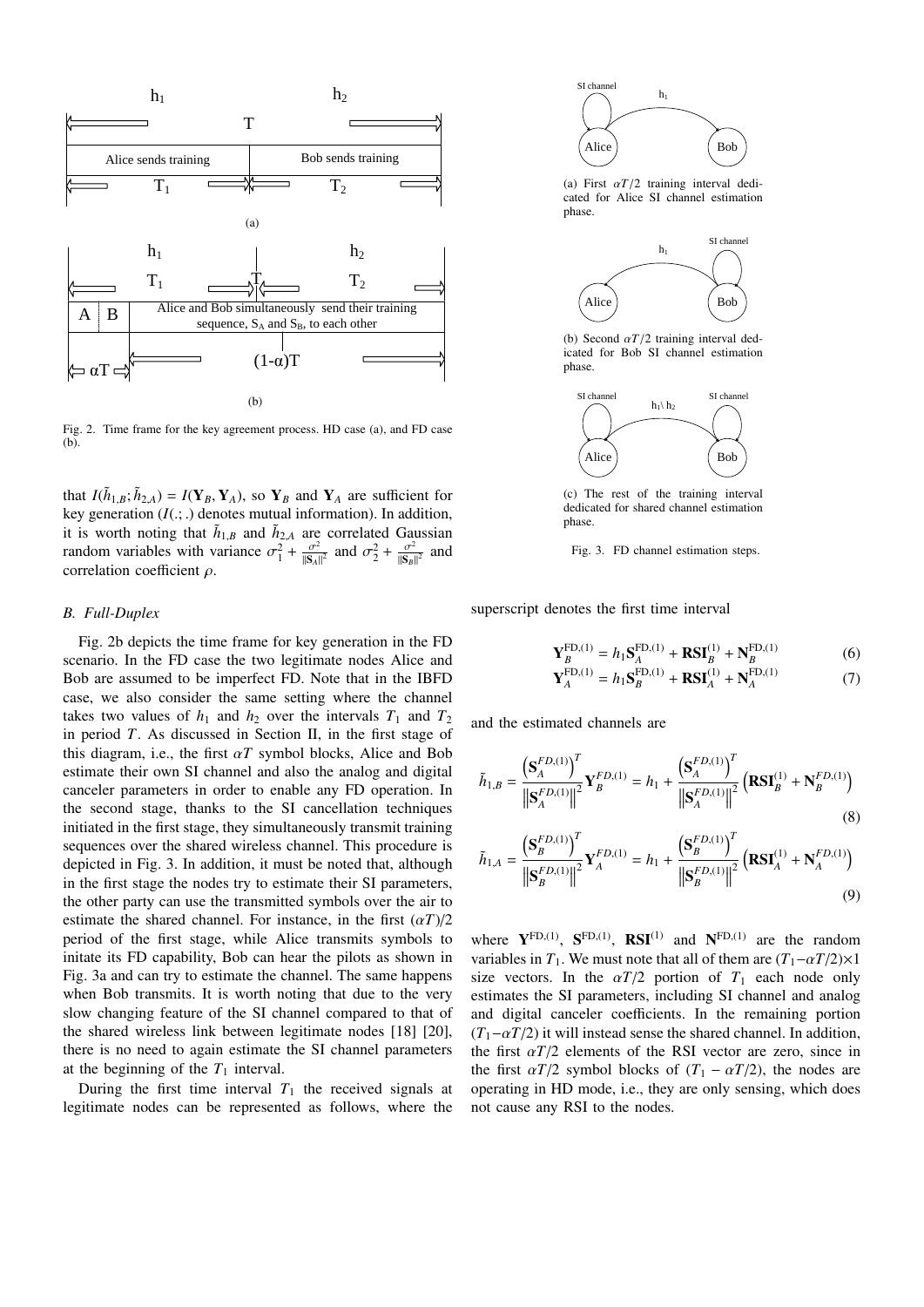

Fig. 4. Alice and Bob channel estimations

In the remaining  $T_2$  symbol blocks, the received and estimated channels are respectively

$$
\mathbf{Y}_{B}^{FD,(2)} = h_{2} \mathbf{S}_{A}^{FD,(2)} + \mathbf{R} \mathbf{S} \mathbf{I}_{B}^{(2)} + \mathbf{N}_{B}^{FD,(2)}
$$
(10)

$$
\mathbf{Y}_{A}^{FD,(2)} = h_2 \mathbf{S}_{B}^{FD,(2)} + \mathbf{R} \mathbf{S} \mathbf{I}_{A}^{(2)} + \mathbf{N}_{A}^{FD,(2)}
$$
(11)

and

$$
\tilde{h}_{2,B} = \frac{\left(\mathbf{S}_{A}^{FD,(2)}\right)^{T}}{\left\|\mathbf{S}_{A}^{FD,(2)}\right\|^{2}} \mathbf{Y}_{B}^{FD,(2)} = h_{2} + \frac{\left(\mathbf{S}_{A}^{FD,(2)}\right)^{T}}{\left\|\mathbf{S}_{A}^{FD,(2)}\right\|^{2}} \left(\mathbf{RST}_{B}^{(2)} + \mathbf{N}_{B}^{FD,(2)}\right)
$$
\n(12)

$$
\tilde{h}_{2,A} = \frac{\left(\mathbf{S}_{B}^{FD,(2)}\right)^{T}}{\left\|\mathbf{S}_{B}^{FD,(2)}\right\|^{2}} \mathbf{Y}_{A}^{FD,(2)} = h_{2} + \frac{\left(\mathbf{S}_{B}^{FD,(2)}\right)^{T}}{\left\|\mathbf{S}_{B}^{FD,(2)}\right\|^{2}} \left(\mathbf{RST}_{A}^{(2)} + \mathbf{N}_{A}^{FD,(2)}\right)
$$
\n(13)

where the vector sizes during the  $T_2$  symbol blocks are  $T_2 \times 1$ . In addition, it must be noted that the estimated channels in these periods at the legitimate nodes are noisy versions of each other.

## IV. SECRET KEY RATE

After channel estimations, the two legitimate nodes have a common source of randomness to generate secure keys. As discussed in [2], the upper bound for the key generation rate is equal to the conditional mutual information between the estimated channel vectors  $\tilde{\mathbf{h}}_A$  and  $\tilde{\mathbf{h}}_B$  at the legitimate nodes of the shared wireless link given Eve's estimations, i.e.,  $\tilde{\mathbf{h}}_E$ , as follows

$$
R_{\text{Key}} = I\left(\tilde{\mathbf{h}}_{A}; \tilde{\mathbf{h}}_{B} \middle| \tilde{\mathbf{h}}_{E}\right) \tag{14}
$$

$$
\stackrel{(a)}{=} I(\tilde{\mathbf{h}}_A; \tilde{\mathbf{h}}_B) \tag{15}
$$

in this formula (a) follows from the distance assumption between Eve and the legitimate nodes which makes Eve's channel estimates independent of the legitimate nodes'.

For key agreement, the legitimate nodes exploit Slepian-Wolf source coding in the information reconciliation step. In fact, due to the estimation errors the two nodes cannot agree on a single key in one time slot, consequently one of them should transmit side information through a noiseless channel to help the other party in order to eliminate any mismatch in the final generated key [19]. This noiseless channel, which can be heard by every node in the network, including Eve, is known as public channel. In the information reconciliation stage, Alice (Bob) transmits  $H(Y_A|Y_B)$  (or  $H(Y_B|Y_A)$ ) bits of information using Slepian-Wolf coding through the public channel. These bits, although observable by Eve, do not leak any information about the key.

## *A. Half Duplex Shared Key Rate*

In the HD case, Alice and Bob have two correlated estimations of the channel as  $\tilde{\mathbf{h}}_A = \tilde{h}_{2,A}$  and  $\tilde{\mathbf{h}}_B = \tilde{h}_{1,B}$ . Thus based on (15) it can be shown that the key rate would be

$$
R_{\text{Key,HD}} = \frac{1}{T} I\left(\tilde{h}_{1,B}; \tilde{h}_{2,A}\right)
$$
  
= 
$$
\frac{1}{2T} \log \left[ \frac{\left(\sigma_1^2 + \frac{\sigma^2}{P_A T_1}\right) \left(\sigma_2^2 + \frac{\sigma^2}{P_B T_2}\right)}{\left(\sigma_1^2 + \frac{\sigma^2}{P_A T_1}\right) \left(\sigma_2^2 + \frac{\sigma^2}{P_B T_2}\right) - \rho^2 \sigma_1^2 \sigma_2^2} \right]
$$
(16)

Where  $\rho$  indicates the correlation coefficient between the two estimated channels at nodes *A* and *B*, namely  $\tilde{h}_{1,B}$  and  $\tilde{h}_{2,A}$ . In an ideal case of channel estimations, where the nodes estimate the channel simultaneously, we would have  $\rho = 1$  and the result would become the same as indicated in [19].

## *B. In-Band Full-Duplex Shared Key Rate*

In the FD case, Alice would have its own observation of the shared channel as a vector  $\tilde{\mathbf{h}}_A = (\tilde{h}_{1,A}, \tilde{h}_{2,A})$  and Bob would have  $\tilde{\mathbf{h}}_B = (\tilde{h}_{1,B}, \tilde{h}_{2,B})$ . Based on the system model  $\tilde{h}_{i,A}$  and  $\tilde{h}_{i,B}$  are noisy versions, while  $\tilde{h}_{i,A\setminus B}$  and  $\tilde{h}_{i,(A\setminus B)}$  are arrestored versions of each other. Here  $i \in \{1, 2\}$  and  $\tilde{i}$  is correlated versions of each other. Here,  $i \in \{1, 2\}$  and  $\overline{i}$  is the complement of *i*. The diagram showing these relations between estimated channels at two nodes is shown in Fig. 4, consequently, the key rate generation in this scheme according to  $(15)$  is

$$
R_{\text{Key,FD}} = \frac{1}{T} I\left(\tilde{h}_{1,A}, \tilde{h}_{2,A}; \tilde{h}_{1,B}, \tilde{h}_{2,B}\right).
$$
 (17)

In the symmetric scenario, i.e.,  $P_A = P_B = P$ ,  $T_1 = T_2$ , the key rate is computed as in (24), where  $T = T_1 + T_2$ . The proof is provided in Appendix B.

#### V. Numerical Results and Analysis

To investigate the impact of FD operation on the secure key rate generation via fading channels we conducted a few numerical simulations. In the simulations, the transmit powers and RSI variances are normalized to the noise level, i.e.,  $\sigma^2 = 1$  and for a fair comparison, the transmit power of the nodes 1, and for a fair comparison, the transmit power of the nodes in FD is half of that in HD.

In Fig. 5 we compare the key rate in both FD and HD cases as a function of the correlation coefficient of the estimated channels. We set  $T_1 = T_2 = 2.5$  seconds,  $SNR_A = \frac{P_A}{\sigma^2} = SNR_B = \frac{P_B}{P} = 10$  dB  $\sigma^2 = \sigma^2 = 0$  (perfect ED)  $SNR_B = \frac{P_B}{\sigma^2} = 10 \text{ dB}, \ \sigma^2_{RSI,A} = \sigma^2_{RSI,B} = 0 \text{ (perfect FD)},$ <br> $\alpha = 0.35 \text{ and } \sigma^2 = \sigma^2 = 5 \text{ dB}$ . It can be seen from the figure  $\alpha = 0.35$ , and  $\sigma_1^2 = \sigma_2^2 = 5$  dB. It can be seen from the figure that for small values of the correlation coefficient ( $\rho \rightarrow 0$ ) the HD key rate decreases dramatically, while the FD key rate not only does not decrease but even increases. This is due to the fact that in the less correlated scenarios the FD devices sense a more sharply changing channel, and consequently can exploit this additional random shared source to generate the key while in the HD case the less correlated channels mean losing the shared random source for key generation purposes.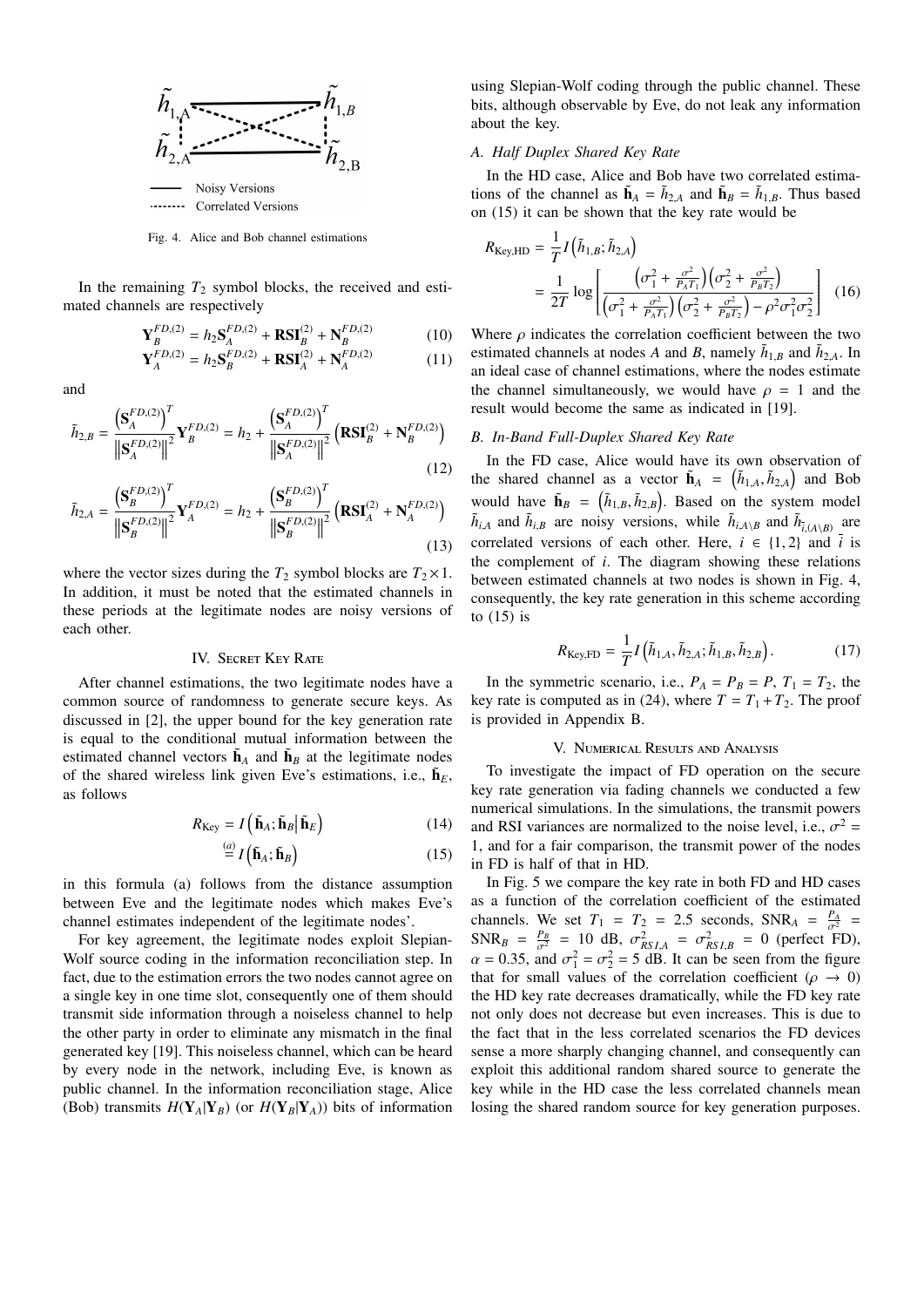

Fig. 5. Key rate versus estimated channels' correlation coefficient



Moreover, in the very highly correlated scenarios,  $\rho \rightarrow 1$ , the FD case will lose key rate compared to HD, since in this case FD devices need to estimate SI channel parameters ( $\alpha = 0.35$ ) while the random sources available at both FD and HD devices are the same.

In Fig. 6 we plotted the key rate as a function of the transmission power, for different correlation coefficient in both FD and HD cases. We set  $\sigma_{A,FD}^2 = \sigma_{B,FD}^2 = \sigma^2 = 0$  dB, i.e., the RSI signal is as strong as the noise. From the figure it can the RSI signal is as strong as the noise. From the figure, it can be seen that in high SNR regime the HD key rate tends to a constant which, based on (16), is  $\frac{1}{T} \log(\frac{1}{\sqrt{1-\epsilon}})$  $\frac{1}{1-\rho^2}$ ). Evidently,<br>this would be the for  $\rho \neq 1$ , which is the case in HD mode, this would be the main limitation of secrecy key generation. However, for the FD case, as shown, the higher the SNR the better the key rate. In addition, similar to Fig. 5, the less the correlation coefficient the higher the key rate.

It is worth noting that even in the FD case, if the SNR increases dramatically the key rate will tend to a constant. This is due to the fact that the RSI channel variance,  $\sigma_{RS}^2$ , and consequently also  $\sigma^2$  are functions of the transmit power of consequently also  $\sigma_{FD}^2$ , are functions of the transmit power of

the FD device, thus if  $P \to \infty$  then  $\sigma_{FD}^2 \to \infty$ , which leads to a constant ratio, i.e.,  $\frac{\sigma_{FD}^2}{P} \rightarrow \eta$ , and consequently would cause<br>the FD key rate to approach a constant as  $P \rightarrow \infty$ . However the FD key rate to approach a constant as  $P \to \infty$ . However for reasonable SI cancellation, as reported in Fig. 6 in high SNRs, the better gain is expected in the FD case.

Finally, as seen from Fig. 6, in low SNRs, and highly correlated channel observations (ideal case of reciprocal channel measurements,  $\rho \rightarrow 1$ ), the FD key rate is less than the HD counterpart. This rate loss is due to the RSI and SI channel estimation phase overheads imposed to the FD systems, while the randomness sources available in both FD and HD cases are the same.

## VI. CONCLUSION

In this paper we investigated the impact of IBFD wireless communication on the performance of secret key generation. A simple framework to generate keys based on FD devices is proposed and is shown to enhance the key rate compared to its HD counterpart by considering the non-reciprocity inherent in channel measurements. In addition, in high SNRs, it is shown that the HD rate tends to a constant when the legitimate nodes have correlated observations, while for the FD case it would tend to a rate which is a function of the SI cancellation performance. However, in reasonable SI cancellation performance, i.e., when the RSI and the noise are comparable, the FD key rate is much higher than that of HD. The high performance of the FD case is due to the fact that although FD devices should tolerate some overheads like RSI and the SI channel estimation phase, they would have both correlated and noisy versions of the estimated channels, which will provide an additional source of randomness to generate the key.

A possible extension of this work would be to explore how the individual time-frames in the proposed scheme for selfinterference channel estimation and direct channel estimation may be optimized in light of the associated practical requirements. Other directions of interest include considering more sophisticated schemes to enable key agreement without the need for a noiseless public channel and/or defining imperfect FD relays to achieve multiplexing gain for the generated key in line with what is proposed in [19].

#### **APPENDIX**

Define the estimated channel vectors at Alice and Bob as

$$
\tilde{\mathbf{h}}_A = \begin{pmatrix} \tilde{h}_{1,A} \\ \tilde{h}_{2,A} \end{pmatrix}, \tilde{\mathbf{h}}_B = \begin{pmatrix} \tilde{h}_{1,B} \\ \tilde{h}_{2,B} \end{pmatrix}
$$
(19)

The key rate in this case is  $R_{\text{Key,FD}} = \frac{1}{T}I(\tilde{\mathbf{h}}_A; \tilde{\mathbf{h}}_B)$ . Since  $\tilde{\mathbf{h}}_A$  and  $\tilde{\mathbf{h}}_B$  are multivariate Gaussian distributed, the mutual information can be found as follows [21]

$$
R_{\text{Key,FD}} = \frac{1}{T} I\left(\tilde{\mathbf{h}}_A; \tilde{\mathbf{h}}_B\right) = \frac{1}{2T} \log \left[\frac{\left|\mathbf{C}_{\tilde{\mathbf{h}}_A, \tilde{\mathbf{h}}_A}\right| \left|\mathbf{C}_{\tilde{\mathbf{h}}_B, \tilde{\mathbf{h}}_B}\right|}{|\mathbf{C}|}\right] \tag{20}
$$

where  $C_{\tilde{h}_i, \tilde{h}_i}$  for  $i \in \{A, B\}$  indicates the covariance matrix  $i, \tilde{\mathbf{h}}_i$ of  $\tilde{\mathbf{h}}_i$ , and  $\mathbf{C} = \begin{bmatrix} \mathbf{C}_{\tilde{\mathbf{h}}_A, \tilde{\mathbf{h}}_A} & \mathbf{C}_{\tilde{\mathbf{h}}_B, \tilde{\mathbf{h}}_A} \\ \mathbf{C}_{\tilde{\mathbf{h}}_B, \tilde{\mathbf{h}}_A} & \mathbf{C}_{\tilde{\mathbf{h}}_B, \tilde{\mathbf{h}}_B} \\ \text{determinant operator. According} \end{bmatrix}$  $\left| \right|$ . In (20),  $\left| \right|$  indicates the determinant operator. According to the estimated channel gains